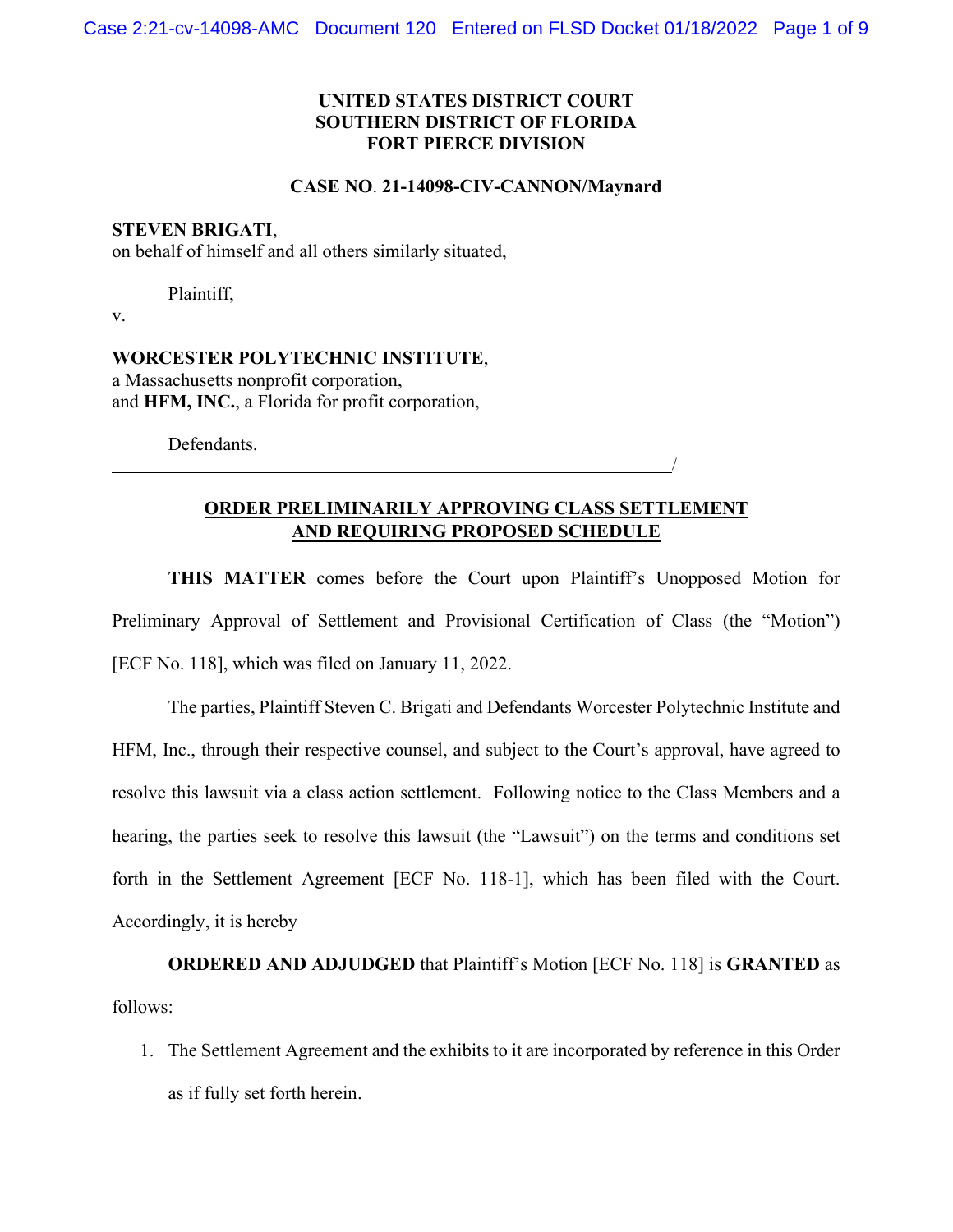- 2. Based on the Settlement Agreement and all the files, records, and proceedings in this case, the Court preliminarily finds that the proposed settlement is fair, reasonable, and adequate, and that a Final Approval Hearing should and will be held on **May 9, 2022 at 10:00 a.m.** at the Alto Lee Adams, Sr. United States Courthouse, 101 South U.S. Highway 1, Fort Pierce, Florida 34950, following notice to the Class Members, to confirm that the proposed settlement is fair, reasonable, and adequate, and to determine whether a Final Order and Judgment should be entered in this Lawsuit.
- 3. Solely for the purpose of settlement in accordance with the Settlement Agreement, and pursuant to Federal Rule of Civil Procedure 23(a) and (b), this Court hereby conditionally certifies the following class (the "Settlement Class"):

Every entity and individual who, according to Defendants' records, owns an Active Equity Membership in the Legacy Golf and Tennis Club, Inc. (the "Legacy Club"), which is as an equity voting membership in the Legacy Club from which the owner has not resigned and which the owner has not redeemed or transferred pursuant to Article X, section 13 of the By-Laws of the Legacy Club.

[ECF No. 118-1, p. 4 ¶ 1.19].

- 4. Pursuant to Federal Rule of Civil Procedure 23, the Court appoints Plaintiff Steven C. Brigati as the Named Class Representative. The Court appoints Elaine Johnson James, Esq. of Elaine Johnson James, P.A., P.O. Box 31512, Palm Beach Gardens, Florida 33420, as Settlement Class Counsel under Federal Rule of Civil Procedure  $23(g)(1)$ .
- 5. The Court preliminarily finds that, for purposes of settlement only, the Lawsuit satisfies the applicable prerequisites for class action treatment under Federal Rule of Civil Procedure 23, namely:
	- a) The Class Members are so numerous that joinder of all of them in the Lawsuit would be impracticable;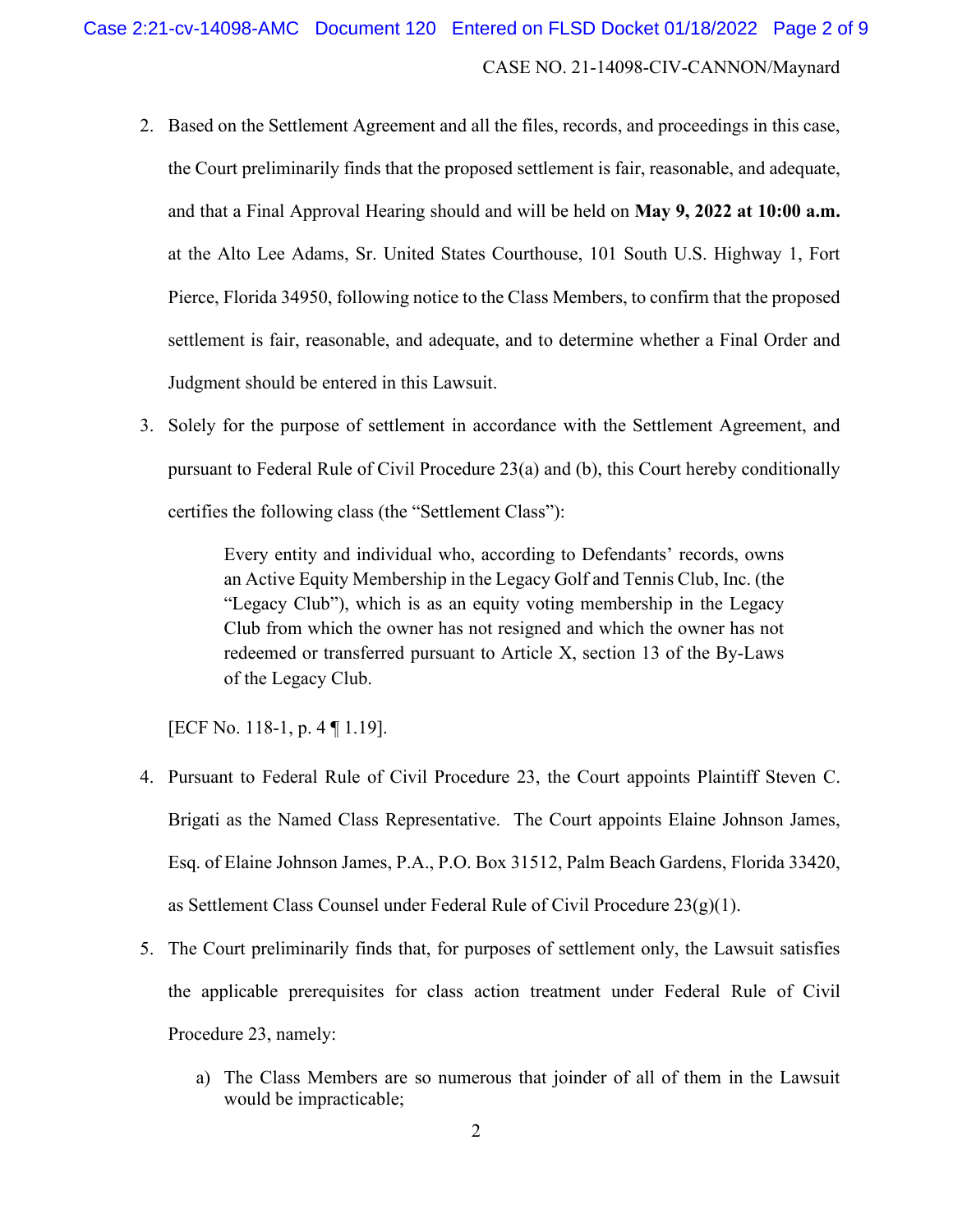- b) There are questions of law and fact common to the Class Members, which predominate over any individual questions;
- c) The Plaintiffs' claims are typical of the claims of the Class Members;
- d) The Plaintiffs and Class Counsel have fairly and adequately represented and protected the interests of all Class Members; and
- e) Class treatment of these claims will be efficient and manageable, thereby achieving an appreciable measure of judicial economy, and a class action is superior to other available methods for a fair and efficient adjudication of this controversy.
- 6. The Court preliminarily finds that the settlement of the Lawsuit, on the terms and conditions set forth in the Agreement is in all respects fundamentally fair, reasonable, adequate, and in the best interest of the Class Members, especially in light of the following factors:

- a) The benefits to the Class Members;
- b) The strengths and weaknesses of Plaintiff's case;
- c) The anticipated complexity, duration, and expense of additional lawsuits;
- d) The risk and delay inherent in possible appeals; and
- e) The opinion of Class Counsel, who is experienced in class action lawsuits.
- 7. The form, content, and procedures of notice to the putative Settlement Class Members as set forth in the Settlement Agreement are approved in accordance with this Order. The notice to be provided to the putative Settlement Class Members shall clearly, concisely, and in plain language advise them of, among other things, the nature of the Lawsuit, the proposed Settlement Agreement, the definition of the Settlement Class, any claims the Settlement Class would release, any consideration the Settlement Class would receive, putative Settlement Class Members' right to participate individually or through an attorney and object to the Settlement Agreement or any portion of it, putative Settlement Class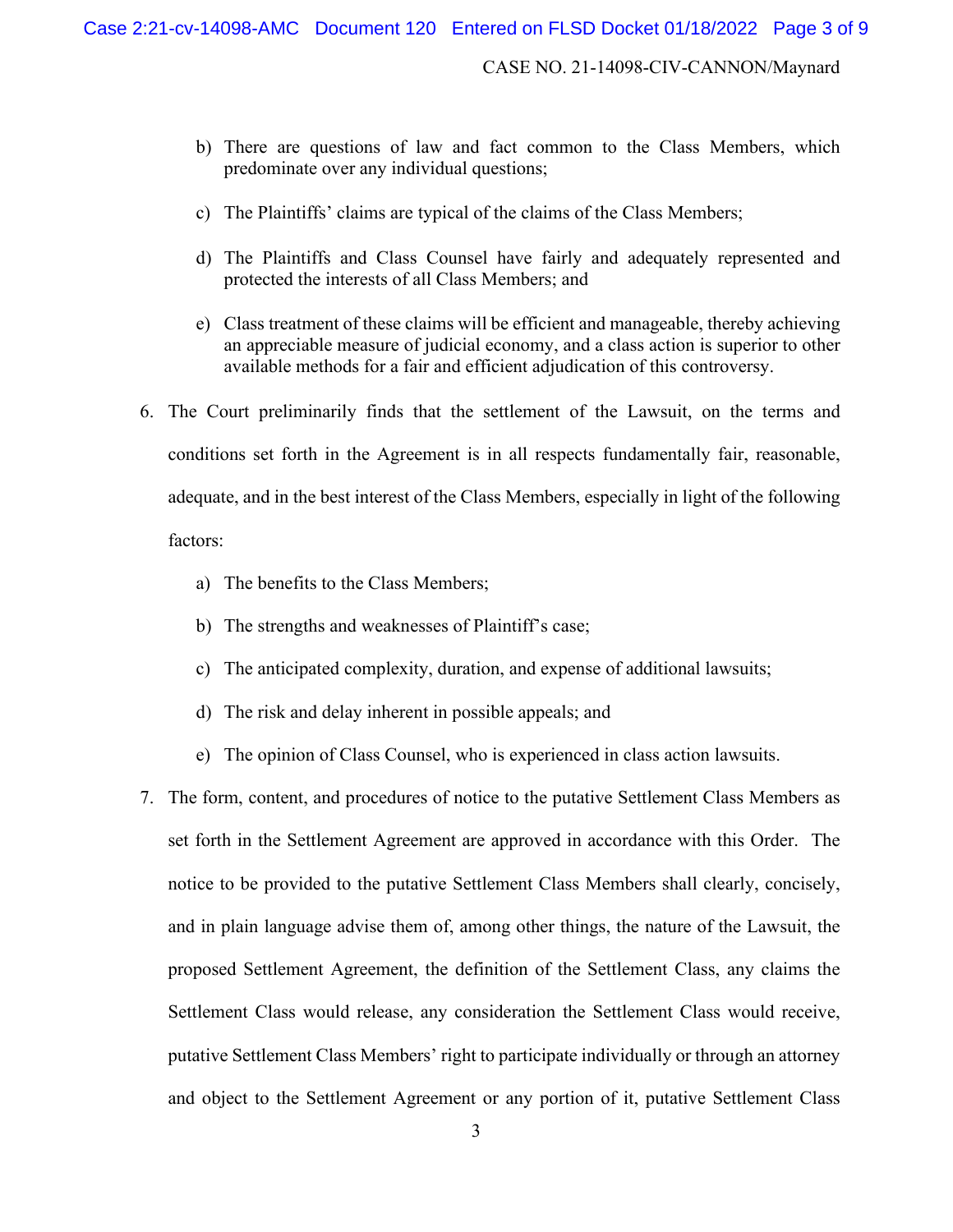## CASE NO. 21-14098-CIV-CANNON/Maynard Case 2:21-cv-14098-AMC Document 120 Entered on FLSD Docket 01/18/2022 Page 4 of 9

Members' right to opt out and exclude themselves from the Settlement Agreement, and the binding nature of the Settlement Agreement if it is ultimately approved.

- 8. The Court finds that the Settlement Agreement's plan for emailing the notice directly to Class Members is the best notice practicable under the circumstances and satisfies the requirements of due process and Rule 23. This Court further finds that the proposed Class Notice complies with Rule 23 and is an appropriate part of the notice plan and the Settlement, and thus the Class Notice hereby is approved, adopted and authorized for dissemination. This Court further finds that no notice to Class Members other than that identified in the Settlement Agreement is reasonably necessary in the Action.
- 9. Class Counsel shall mail the Class Notice to the mailing address on the Class Member List for any Settlement Class member who does not have an email address or from whom an email is returned as undeliverable. If the Postal Service returns the Class Notice as undeliverable, Class Counsel shall mail the Class Notice to the forwarding address, if any, provided by the Postal Service on within a reasonable time. If the returned mail does not reflect a forwarding address, Class Counsel shall not be obligated to re-mail the notice but shall provide the names and addresses of the affected Class Members to Counsel for the Defendants.
- 10. Any Class Member who desires to be excluded from the class must send a written request for exclusion to Class Counsel. To be effective, the written request for exclusion must state the Class Member's full name, address, telephone number, and email address (if available), along with a statement that the Class Member wishes to be excluded. Failure to opt out in strict compliance with the time and manner requirements set forth in the Class Notice shall result in waiver of the right to opt out. All potential Settlement Class Members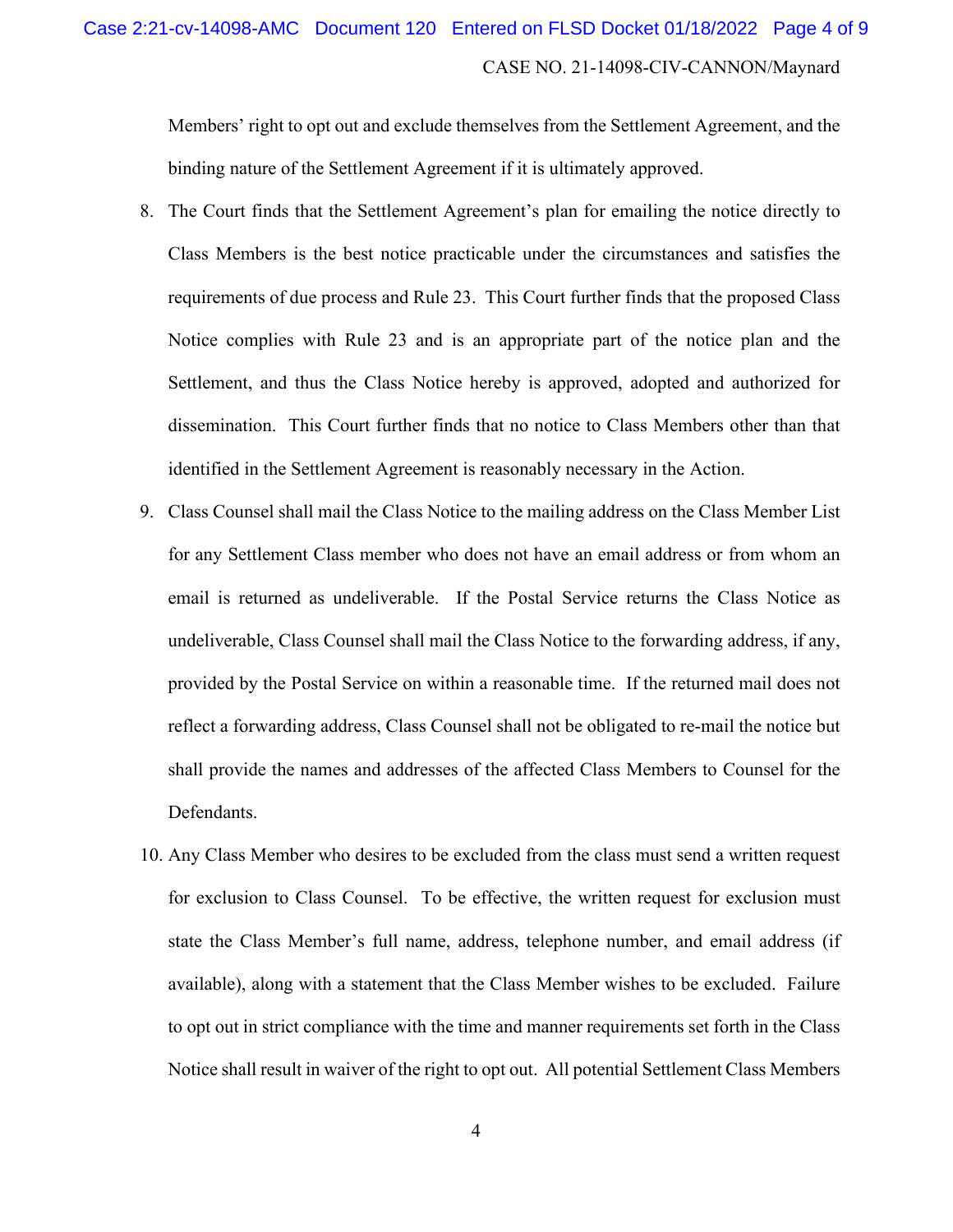who either do not attempt to or fail to properly and timely opt out shall remain part of the Settlement Class and, to the extent the Settlement Agreement is ultimately approved, be bound by the settlement.

- 11. Any Class Member who intends to object to the fairness of this settlement must file a written objection with the Court. Specifically, any such Class Member must either (a) electronically file a copy of the objection on the Court's docket; or (b) mail a copy of the objection to Class Counsel at the address listed in the Notice. For the objection to be considered by the Court, the objection must be in writing and include:
	- a) The name of the proceeding (S.D. Fla. Case No. 21-14098-CIV-CANNON, *Brigagti v. Worcester Polytechnic Institute et al*., or similar identifying words such as "Club Membership Lawsuit");
	- b) The objector's full name, current mailing address, and telephone number;
	- c) Provide proof that the Class Member owns an Active Equity Membership in the Legacy Club;
	- d) A statement of the specific grounds for the objection, as well as any documents supporting the objection;
	- e) A statement as to whether the objection applies only to the objector, to a specific subset of the class, or to the entire class;
	- f) The identity of any attorneys representing the objector;
	- g) A statement regarding whether the objector (or his/her attorney) intends to appear at the Final Approval Hearing; and
	- h) The signature of the objector or the objector's attorney.
- 12. Any Class Member who does not submit a timely Objection in complete accord with this Order, the Class Notice, and the Settlement Agreement shall not be treated to have submitted a valid Objection to the Settlement.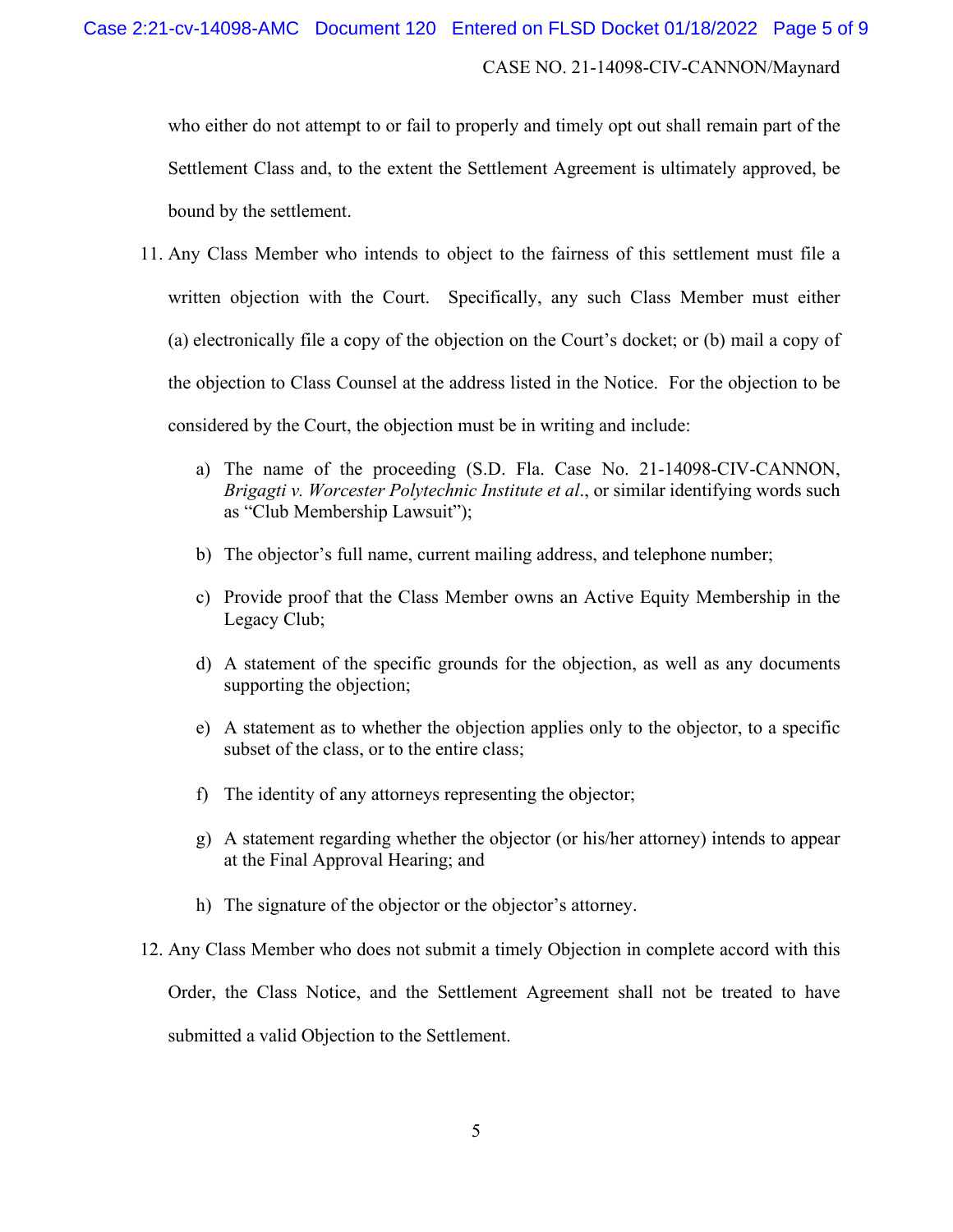CASE NO. 21-14098-CIV-CANNON/Maynard

13. The Court will conduct a Final Approval Hearing on **May 9, 2022 at 10:00 a.m.** At that

Final Approval Hearing, the Court will review, and rule on, the following issues:

- a) Whether the proposed Settlement should be approved as fair, reasonable and adequate;
- b) Whether, for purposes of the Settlement, the Settlement Class meets the relevant requirements of Rule 23(a) and (b)(2);
- c) Whether the Plaintiff should dismiss the Action with prejudice in accord with the terms of the Settlement Agreement;
- d) Whether Class Members should be bound by the Release set forth in the Settlement Agreement;
- e) Whether Class Members should be subject to a permanent injunction that, among other things, bars Class Members from commencing, prosecuting, or assisting in any lawsuit against the Defendant Released Persons that asserts or purports to assert matters within the scope of the Release; and
- f) Any other issues the Court deems appropriate.
- 14. Attendance by Class Members at the Final Approval Hearing is not necessary. Class Members need not appear at the Hearing or take any other action to indicate their approval of the proposed class action settlement. However, any Class Member who desires to appear at the Final Approval Hearing, whether pro se or through counsel, must file a Notice of Appearance in the Action, and provide the notice to Class Counsel and Counsel for the Defendants.
- 15. No Class Member shall be permitted to raise matters at the Final Approval Hearing that the Class Member could have raised, but failed to raise, in an Objection.
- 16. Any motion and supporting documentation, which a Class Member desires to file in the Action, must be filed with the Court, and contemporaneously provided to Class Counsel and Counsel for the Defendants.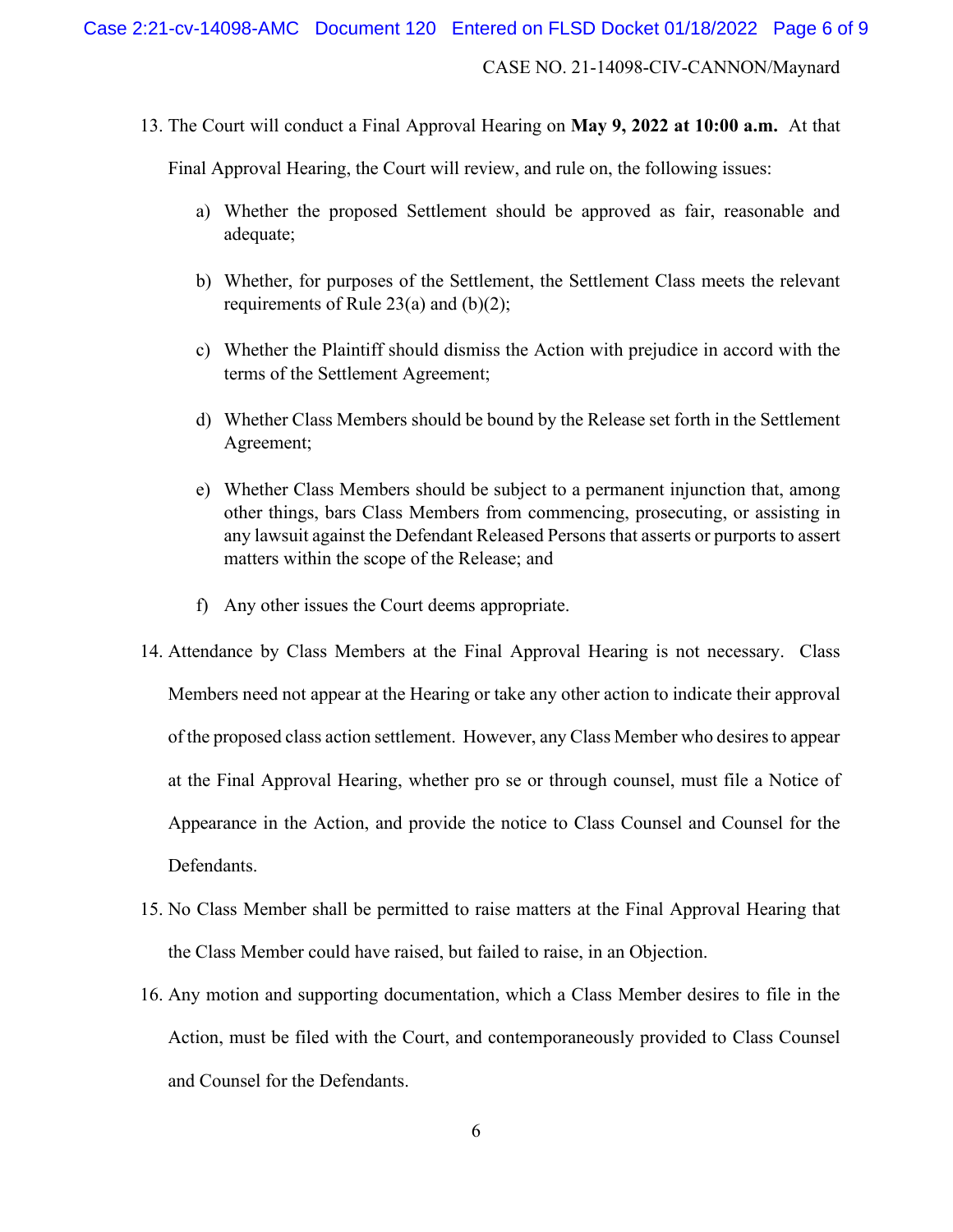- 17. The Settlement Agreement shall govern all other events referenced in it, which would occur after the entry of this Order and before the Final Approval Hearing, provided that any event inconsistent with this Order is not permissible.
- 18. All proceedings and deadlines in the Action, other than such as may be necessary to effectuate the Settlement Agreement or the obligations related to it, are stayed and suspended until further order of this Court.
- 19. If the Court does not grant Final Approval of the Settlement or if the Settlement Agreement is terminated, the Settlement and all proceedings related to it shall be without prejudice to the *status quo ante* rights of the parties to the Action, and all orders issued pursuant to the Settlement may be vacated upon a motion or stipulation from the Parties. In such an event, the Settlement and all negotiations concerning it shall not be used or referred to in this Action for any purpose.
- 20. If the Court does not grant Final Approval, this Order shall be void and of no further force or effect, and nothing in this Order shall be construed or used as (a) an admission, concession, or declaration by or against any Defendant of any fault, wrongdoing, breach or liability; (b) a finding that any claim of the Representative Plaintiff or a Class Member lacks merit; (c) an indication that the relief requested in this Action is inappropriate, improper, or unavailable; (d) a waiver by any Party of any claims or defenses he, she or it might have; or (e) evidence that certification of one or more classes would be required or appropriate if the Action were to litigated rather than settled.
- 21. Pending this Court's decision on whether to finally approve the Settlement in this Action, Representative Plaintiff, all Class Members, and Class Counsel and Plaintiff's Counsel are preliminarily enjoined from commencing, prosecuting, or assisting in any lawsuit,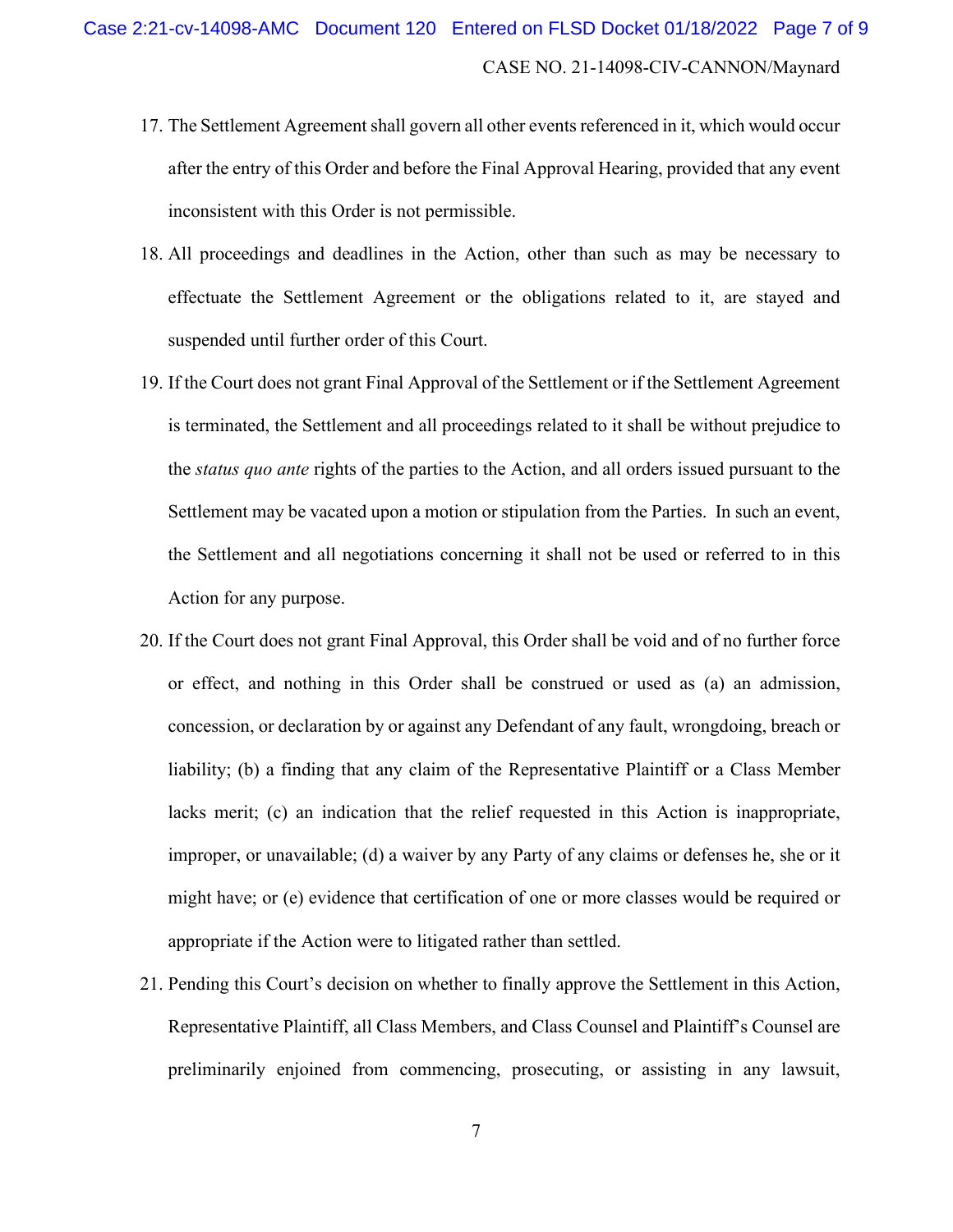# CASE NO. 21-14098-CIV-CANNON/Maynard Case 2:21-cv-14098-AMC Document 120 Entered on FLSD Docket 01/18/2022 Page 8 of 9

administrative action, or any judicial or administrative proceeding against the Defendant Released Persons that asserts or purports to assert matters within the scope of the Release.

- 22. Except as expressly authorized by this Order or the Agreement, Representative Plaintiff shall not (a) issue, or otherwise cause to be issued, any press release, advertisement, Internet posting or similar document concerning the Action or the facts and circumstances that were the subject of or disclosed in the Action, except documents disbursed as part of the Class Notice or (b) make extrajudicial statements or seek media interviews concerning: (i) the Action; (ii) the facts and circumstances that were the subject of or disclosed in the Action; or (iii) the Settlement of the Action, except that such statements may be made to individual Class Members in one-on-one communications or as part of the Class Notice. This Order in no way limits Class Counsel from discussing the legal issues raised in the Action or marketing her legal services in accord with Florida Bar rules.
- 23. The Parties shall meet and confer in good faith to resolve any dispute concerning the Settlement Agreement or this Order and, if they cannot resolve any such dispute, present the matter to this Court for resolution.
- 24. To facilitate the orderly and efficient administration of this case, and mindful of the Final Approval Hearing to be held on **May 9, 2022 at 10:00 a.m.,** the Court directs the parties to jointly file, on or before **January 20, 2022**, a proposed schedule indicating deadlines for Class Notice dissemination, the filing of Class Member Objections, Plaintiff's submission of a Motion for Final Approval of the Settlement Agreement, as well as any other submissions by Plaintiff or Defendants.